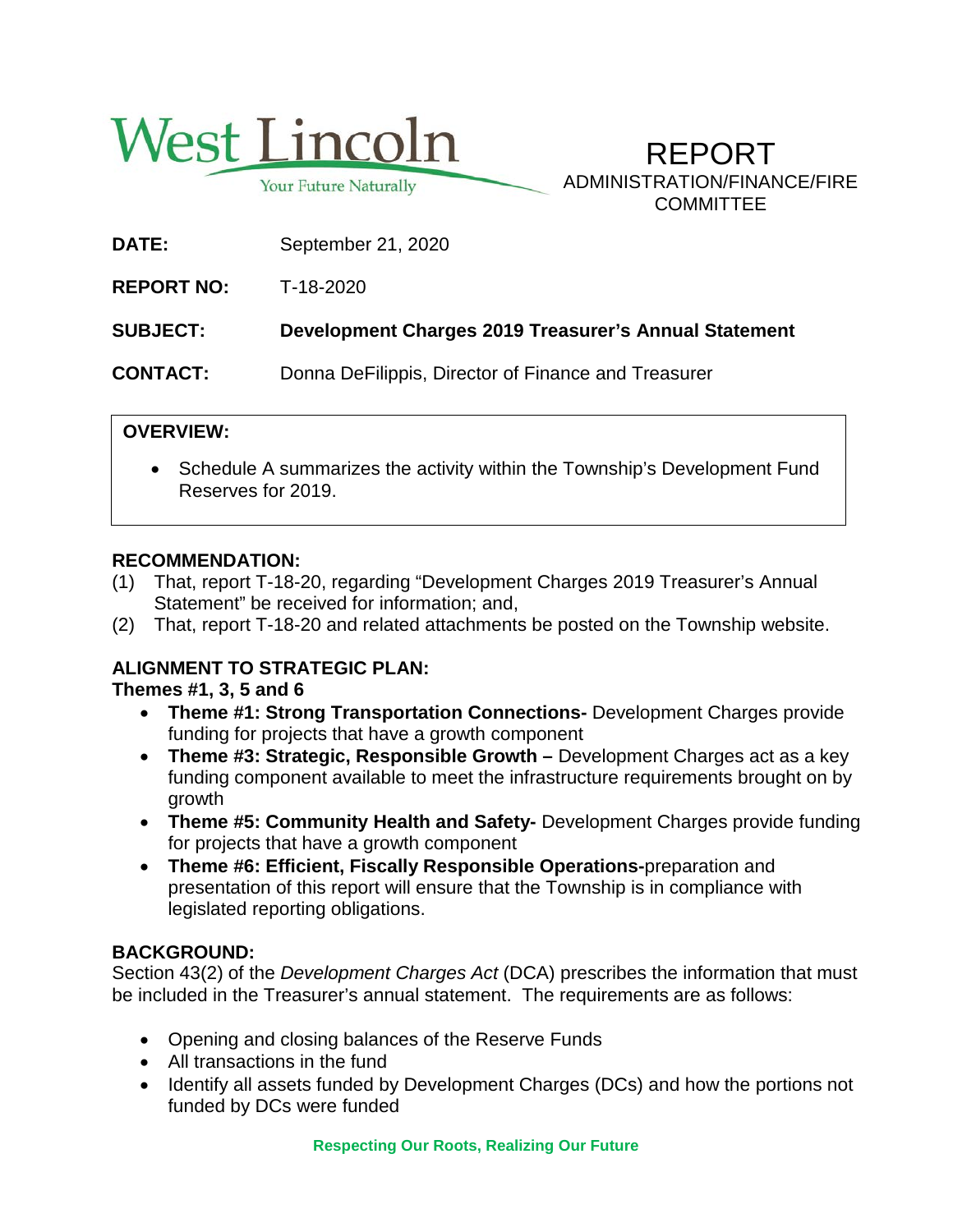- A statement from the Treasurer that the Township is in compliance with section 59.1(1) of the *Development Charges Act* (DCA)
- This statement must be available to the public.

Section 59.1 of the Development Charges Act specifically prohibits municipalities from imposing additional payments on developers or requiring construction of a service unless specifically authorized under the DCA or another Act. This provision does not affect a municipality's right to include conditions for installation or payment for local services but is intended to close the door on other "voluntary" payments that may have been sought by municipalities outside the legislative framework. The importance that the province places on this new section is reinforced by (a) requiring that the Treasurer's report must now include a statement confirming that the municipality is in compliance with Section 59.1(1); and, (b) granting extensive investigative powers to the Minister of Municipal Affairs and Housing to investigate whether a municipality is in compliance. The Township of West Lincoln is in compliance with section 59.1(1) of the *Development Charges Act*.

#### **CURRENT SITUATION:**

Development charges are one-time fees collected on new residential and non-residential properties to finance a portion of the capital infrastructure requirements associated with growth. Amounts collected are held in the designated Development Charge Reserve Fund account and accumulate interest. The growth-related spending authority is approved annually as part of the Township's budget process with capital projects included in the current background study being eligible for development charge funding.

Bill 108, More Homes, More Choice Act, 2019 received Royal Assent on June 6, 2019. Schedule 3 of the Act makes amendments to the *Development Charges Act*, however, none of those amendments impact the above sections of the Act, and thus there have been no changes made to the reporting requirement.

The statement (Schedule A) provides a summary of the financial activity of the various Development Charge Reserve Funds for the year ending December 31, 2019. Revenues consist of contributions collected at the time of building permit issuance, plus interest earned in the fiscal year. Transfers for funding are made in accordance with the Township's 2019 Background Study in support of the Development Charge By-law 2019-51. The closing balance as at December 31, 2019 represents the cash balance in the Development Charge Reserve Account.

The Township received notice in August 2019 that Development Charge By-Law 2019- 51 was appealed. This is an on-going matter that is being managed by Senior Management and the Townships' legal firm. The appeal process could result in a change to both the projects included in the background study and the amounts eligible for growth. If this were to be the case, staff would be obligated to return any overpayments related to amounts collected. In addition, funding for projects may change, resulting in alternative financing options to be used.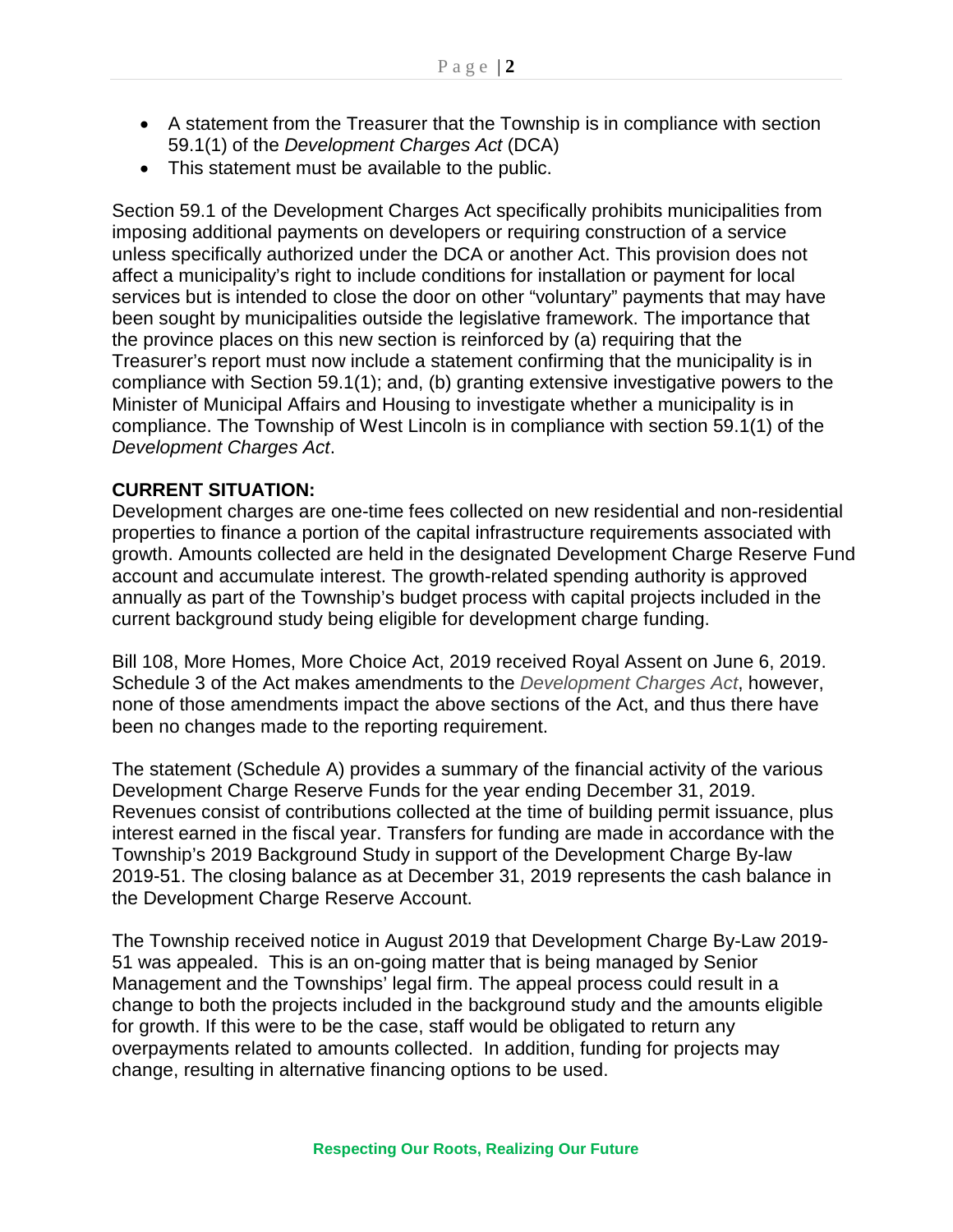#### **FINANCIAL IMPLICATIONS:**

Development Charges (DCs) are fees collected which assist in financing a portion of capital requirements as they relate to growth. The Development Charge By-law sets the fees for collection at the building permit stage. These DC fees are collected and deposited into the separate Development Charge Reserve Funds in accordance with legislative requirements. Interest accrues on these funds and draws are made for eligible capital expenditures. DC's are a form of financing for capital as it relates to growth and such fees are governed under the *Development Charges Act.* There is no financial impact to receiving this report.

#### **INTER-DEPARTMENTAL COMMENTS:**

The CAO, Directors, Fire Chief and Library CEO are involved in the work related to the Background Study. The senior department leaders provide detailed information on growthrelated capital for the ten year period that the Background Study covers. As part of the annual budget process each year, the budgeted capital project submissions are reviewed with Department Heads to indicate which projects may be eligible for funding from the specific DC Reserves.

#### **CONCLUSION:**

It is recommended that the Development Charge Reserve Fund Activity Report for the year ended December 31, 2019 (Schedule A) be received and posted on the Township's website.

#### **Prepared & Submitted by: Approved by:**

Donna Deplippes

\_\_\_\_\_\_\_\_\_\_\_\_\_\_\_\_\_\_\_\_\_\_\_\_\_\_\_\_\_\_\_ \_\_\_\_\_\_\_\_\_\_\_\_\_\_\_\_\_\_\_\_\_\_\_\_\_\_\_\_\_ **Donna DeFilippis, Director of Finance Bev Hendry, CAO** 

Stlerdy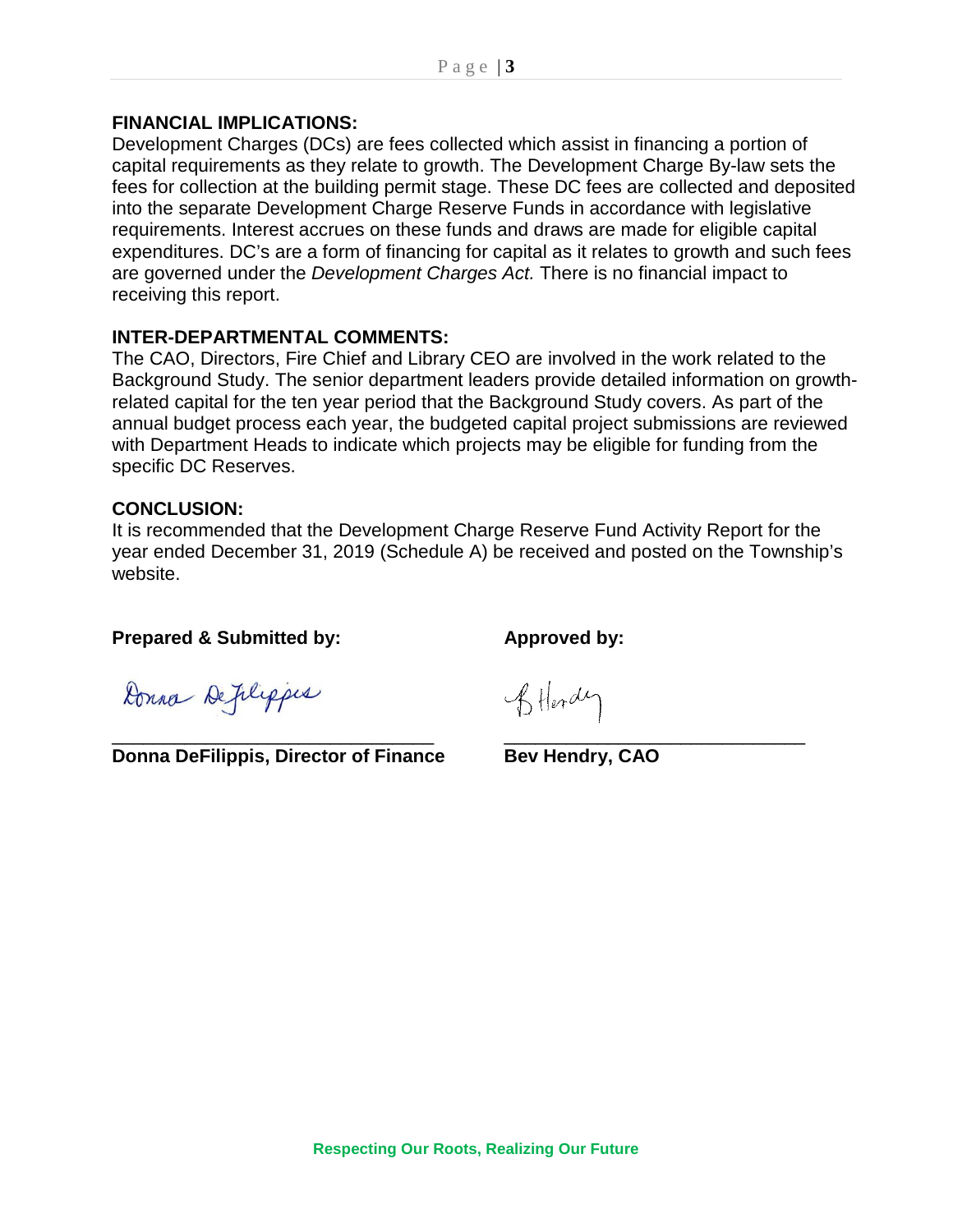| Township of West Lincoln                                             |  |                           |                       |             |         |                       |                              |               |         |         |  |  |
|----------------------------------------------------------------------|--|---------------------------|-----------------------|-------------|---------|-----------------------|------------------------------|---------------|---------|---------|--|--|
| <b>Statement of Development Charges Reserve Funds</b>                |  |                           |                       |             |         |                       |                              |               |         |         |  |  |
| As at December 31, 2019                                              |  |                           |                       |             |         |                       |                              |               |         |         |  |  |
|                                                                      |  |                           |                       |             |         |                       |                              |               |         |         |  |  |
|                                                                      |  |                           |                       |             |         |                       |                              |               |         |         |  |  |
| 2019 Projects Funded with Development Charges                        |  |                           |                       |             |         |                       |                              |               |         |         |  |  |
|                                                                      |  |                           |                       |             |         |                       |                              |               |         |         |  |  |
| Project Name and Type                                                |  | <b>Total Project Cost</b> | <b>Operating Fund</b> | Development | Reserve | Reserve               | Reserve                      | Reserve       | Grants  | Reserve |  |  |
|                                                                      |  |                           |                       | Charges     | Capital | <b>Community Fund</b> | <b>Road Settlement Funds</b> | <b>Bridge</b> |         | Library |  |  |
|                                                                      |  |                           |                       |             |         |                       |                              |               |         |         |  |  |
| WESTLINCOLN COMMUNITY CENTER AND LIBRARY:                            |  | 1,016,299                 | 888,500               |             |         | 22,717                |                              |               |         |         |  |  |
| Skate park                                                           |  |                           |                       | 3,987       |         |                       |                              |               |         |         |  |  |
| Splash pad                                                           |  |                           |                       | 1,987       |         |                       |                              |               |         |         |  |  |
| Playground                                                           |  |                           |                       | 908         |         |                       |                              |               |         |         |  |  |
| Multi-Use Recreation Facility                                        |  |                           |                       | 81,329      |         |                       |                              |               |         |         |  |  |
| Smithville Library                                                   |  |                           |                       | 16.871      |         |                       |                              |               |         |         |  |  |
| DEVELOPMENT CHARGES STUDY                                            |  | 16.282                    | 5,382                 | 10,900      |         |                       |                              |               |         |         |  |  |
| <b>CORPORATE STRATEGIC PLAN</b>                                      |  | 30,039                    |                       | 8,489       | 16,550  |                       |                              |               | 5,000   |         |  |  |
| <b>EXTRACATION EQUIPMENT</b>                                         |  | 26,437                    |                       | 16,437      |         |                       |                              |               | 10,000  |         |  |  |
| BRIDGE 34 (PROVISION FOR BRIDGE REHABILITATION AND REPLACEMENT)      |  | 448.695                   |                       | 4,795       |         |                       | 188,900                      | 255,000       |         |         |  |  |
| NEW SIDEWALK COLVER ST. (NORTH SIDE) FROM WADE RD. TO CANBOROUGH ST. |  | 80,269                    |                       | 25,205      | 55.064  |                       |                              |               |         |         |  |  |
| SMITHVILLE SQUARE PARKETTE                                           |  | 387,347                   |                       | 61,851      | 177,507 |                       |                              |               | 147,989 |         |  |  |
| ADDITIONS TO COLLECTIONS_SMITHVILLE BRANCH                           |  | 15,571                    |                       | 12,000      |         |                       |                              |               |         | 3,571   |  |  |
| ADDITIONS TO COLLECTIONS CAISTORVILLE BRANCH                         |  | 9.527                     |                       | 6.800       |         |                       |                              |               |         | 2,727   |  |  |
| ADDITIONS TO COLLECTIONS_WELLANDPORT BRANCH                          |  | 13,758                    |                       | 9,200       |         |                       |                              |               |         | 4,558   |  |  |
|                                                                      |  |                           |                       |             |         |                       |                              |               |         |         |  |  |
| Total                                                                |  | 2.044.224                 | 893,882               | 260,759     | 249.121 | 22.717                | 188.900                      | 255,000       | 162,989 | 10,856  |  |  |